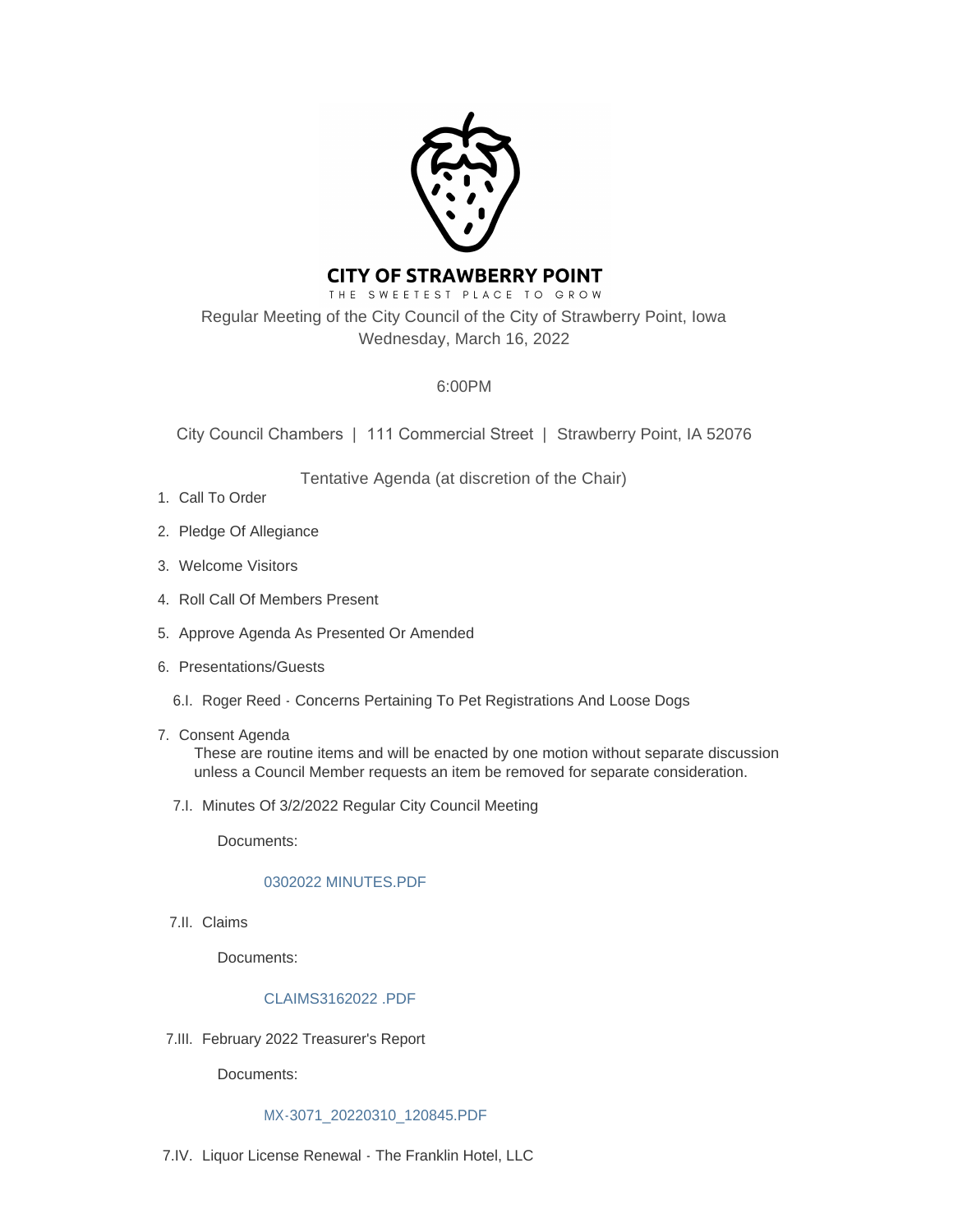- Unfinished Business 8.
	- 8.I. Public Hearing For FY2023 Budget Proposal

Documents:

#### [BUDGET PROPOSAL HEARING NOTICE.PDF](http://www.strawberrypt.com/AgendaCenter/ViewFile/Item/461?fileID=530)

8.II. Resolution Approving FY2023 Budget

Documents:

#### [FY2023 PROPOSED BUDGET.PDF](http://www.strawberrypt.com/AgendaCenter/ViewFile/Item/462?fileID=527)

8.III. American Rescue Plan Funding Flexbility

Documents:

#### [ARP MEMO.PDF](http://www.strawberrypt.com/AgendaCenter/ViewFile/Item/626?fileID=531)

- 9. Information
	- 9.I. February 2022 Delinquent Account List

Documents:

#### [DELINQUENT ACCOUNTS FEBRUARY 2022.PDF](http://www.strawberrypt.com/AgendaCenter/ViewFile/Item/625?fileID=533)

- 9.II. Police Department Quarterly Reports & Updates
- 10. New Business
	- 10.I. Strawberry Days Truck & Tractor Pull June 12, 2022
	- 10.II. Discussion Of Pool Hiring Incentives
- 10.III. Insurance Renewal
- 10.IV. Moser School Of Dance & Gymnastics Use Of Civic Center For Summer Clinic
- 10.V. Resolution To Accept An Audit Proposal For FY2022

Documents:

#### [RES AUDIT SELECTION.PDF](http://www.strawberrypt.com/AgendaCenter/ViewFile/Item/568?fileID=485) [CONTRACT-FY22\\_AUDIT.PDF](http://www.strawberrypt.com/AgendaCenter/ViewFile/Item/568?fileID=486)

- 10.VI. Disaster Preparedness
	- 10.VI.i. Water Supply
	- 10.VI.ii. Emergency Services
- 11. Other Business

Please state your name and address for the record before proceeding with your comments. Individual remarks are limited to five minutes. Under Iowa Open Meetings Law, no discussion will be held or action taken on these comments. Comments will be summarized in the meeting minutes and become permanent record of the City.